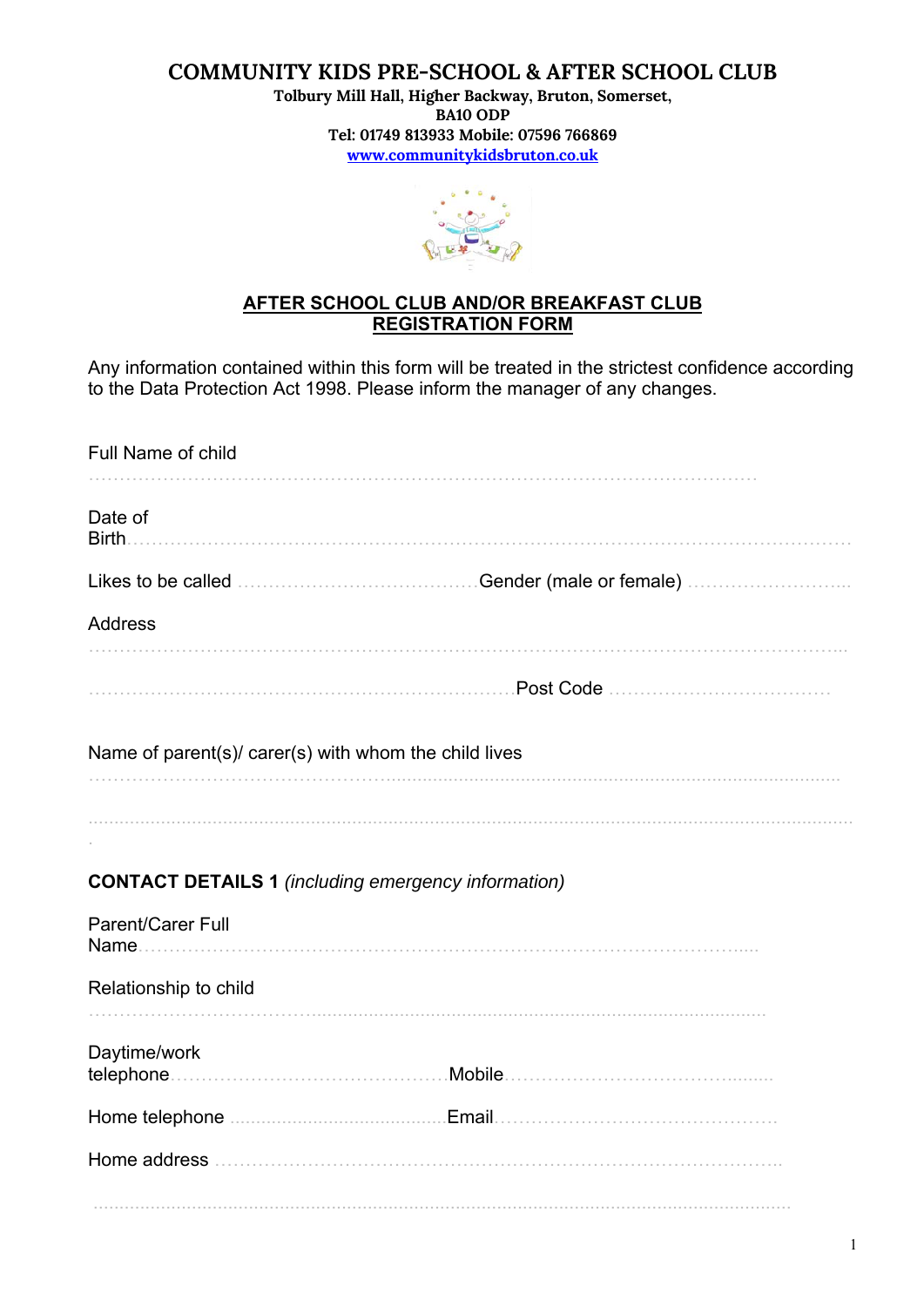# Work address ......................................................................................................................................... …………………………………………………………………………………………………… Does this parent have parental responsibility? Yes / No *(delete)* Does this parent have legal access to the child? Yes / No *(delete)*

## **CONTACT DETAILS 2** *(including emergency information)*

| Parent/Carer Full<br>Name.                                                            |                                                                                    |
|---------------------------------------------------------------------------------------|------------------------------------------------------------------------------------|
| Relationship to child                                                                 |                                                                                    |
| Daytime/work<br>telephone.                                                            |                                                                                    |
|                                                                                       |                                                                                    |
| Home address                                                                          |                                                                                    |
| Work address                                                                          |                                                                                    |
|                                                                                       |                                                                                    |
| Does this parent have parental responsibility?                                        | Yes / No (delete)                                                                  |
| Does this parent have legal access to the child?                                      | Yes / No (delete)                                                                  |
| parental responsibility are separated and a S8 Childrens Act 1989 order is in place). | <b>OTHER PERSONS WITH LEGAL CONTACT.</b> (To be completed where those persons with |
|                                                                                       |                                                                                    |
| <b>Address</b>                                                                        |                                                                                    |
|                                                                                       | Post Code                                                                          |
| Contact telephone<br>numbers                                                          |                                                                                    |
| Relationship to child                                                                 |                                                                                    |
|                                                                                       |                                                                                    |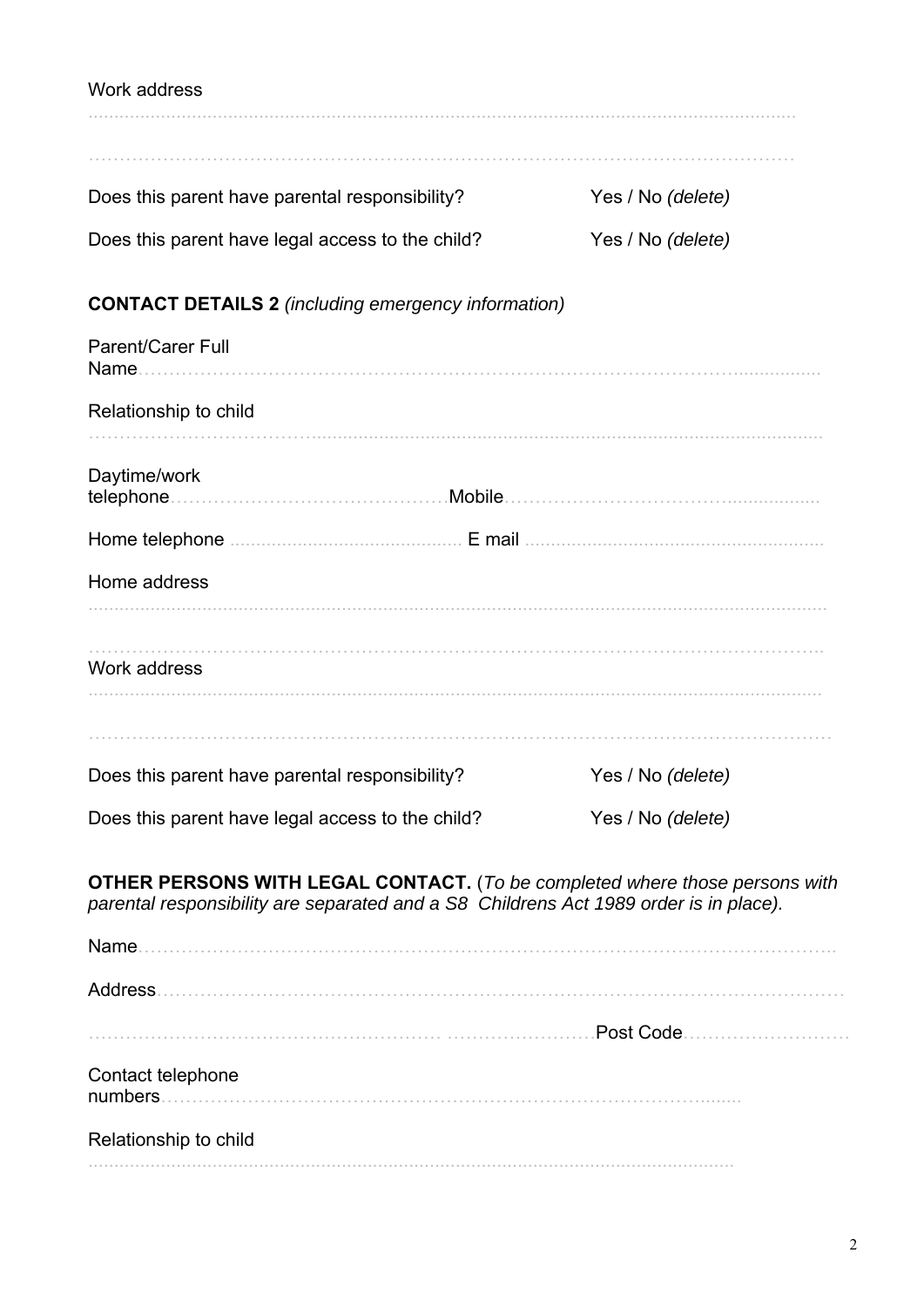What are the contact arrangements that the staff need to know about? …………………………… .................................................................................................................................................... …………………………………………………………………………………………………………….

**EMERGENCY CONTACT** (please supply name and telephone number of two people who are authorised to collect your child and can be contacted in case of emergency, if parents are not available)

|                       | Person's Name 1. | Person's Name 2. |
|-----------------------|------------------|------------------|
| Telephone Number's    |                  |                  |
| Address               |                  |                  |
| Relationship to Child |                  |                  |

### **ABOUT YOUR CHILD**

**Has your child received the following immunisations?** 

*(Please tick if received and provide date of immunizations given)*

| Two months old<br>Date:  | Diptheria, tetanus, pertussis (whooping cough),<br>polio and haemophilus influenza type b (Hib).<br>Pneumococcal infection.                                          | DTaP/IPV/Hib and<br>Pneumococcal<br>conjugate<br>vaccine (PCV) |
|--------------------------|----------------------------------------------------------------------------------------------------------------------------------------------------------------------|----------------------------------------------------------------|
| Date:                    | <b>Three months old</b> Diptheria, tetanus, pertussis (whooping cough),<br>polio and haemophilus influenza type b (Hib).<br>Meningitis C (meningococcal group C).    | DTaP/IP/Hib and                                                |
| Four months old<br>Date: | Diptheria, tetanus, pertussis (whooping cough),<br>polio and haemophilus influenza type b (Hib).<br>Meningitis C (meningococcal group C).<br>Pneumococcal infection. | DTaP/IP/Hib and<br>MenC and<br><b>PVC</b>                      |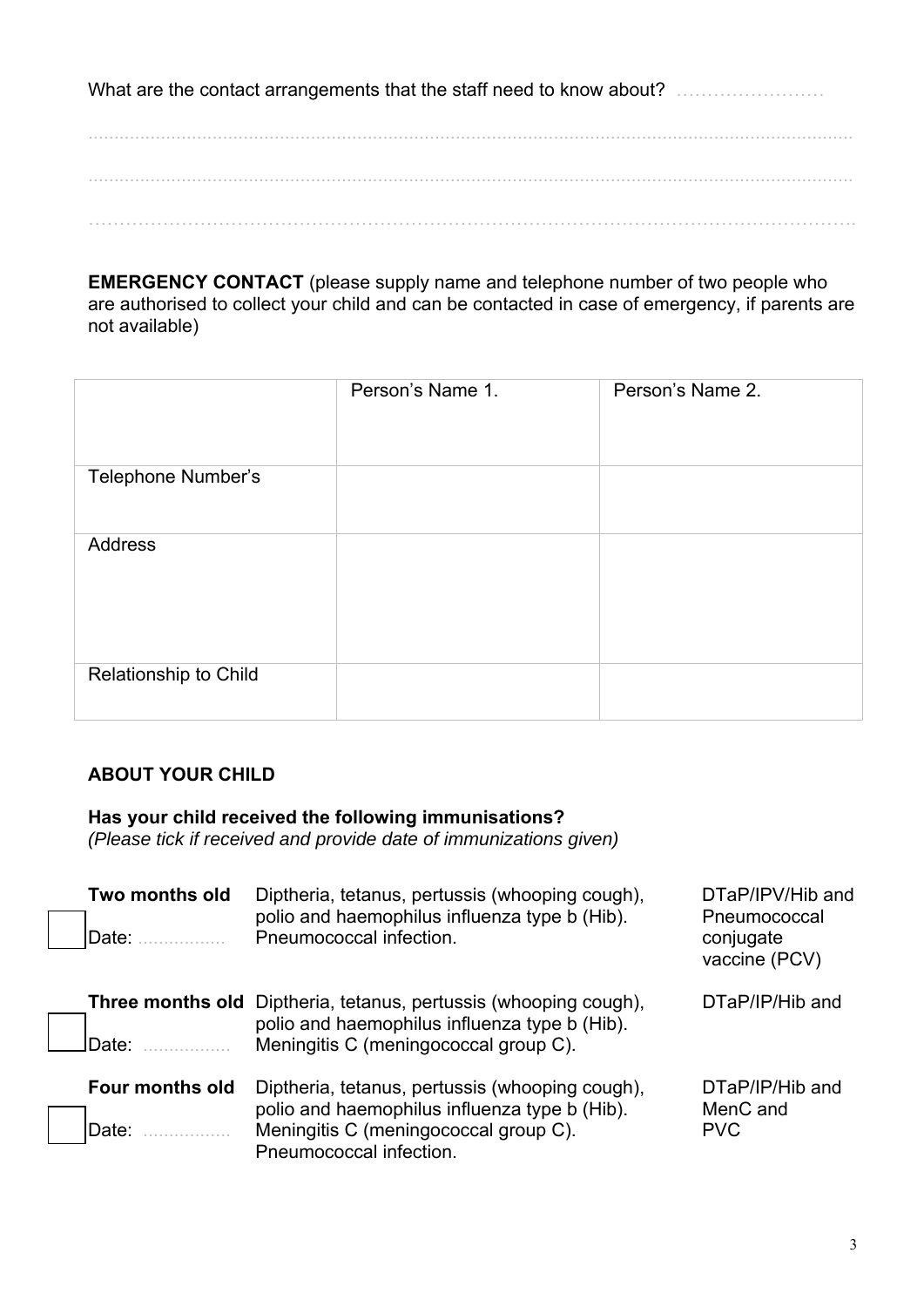| 12 months old<br>Date:                                                              | Haemophilus influenza type b (Hib) and<br>Meningitis C (meningococcal group C).                | Hib/MenC                                  |  |  |
|-------------------------------------------------------------------------------------|------------------------------------------------------------------------------------------------|-------------------------------------------|--|--|
| 13 months old<br>Date:                                                              | Measles, mumps and rubella (German measles)<br>Pneumococcal infection.                         | MMR and PCV                               |  |  |
| 3 years +<br>Date:                                                                  | Diptheria, tetanus, pertussis (whooping cough),<br>Measles, mumps and rubella (German measles) | DTaP/IPV or<br>dTaP/IPV and<br><b>MMR</b> |  |  |
|                                                                                     | Has your child any health problems, including any allergies eg; dairy, animals etc?            |                                           |  |  |
|                                                                                     | Please give any medical background that we should know about (i.e. fits, hepatitis, HIV)       |                                           |  |  |
| Does your child have any special needs or disabilities?<br>Yes/No<br><b>Details</b> |                                                                                                |                                           |  |  |
| What special support will he/she require in our setting?                            |                                                                                                |                                           |  |  |
| DIET:<br>Does your child have any specific dietary requirements? If so please state |                                                                                                |                                           |  |  |
|                                                                                     |                                                                                                |                                           |  |  |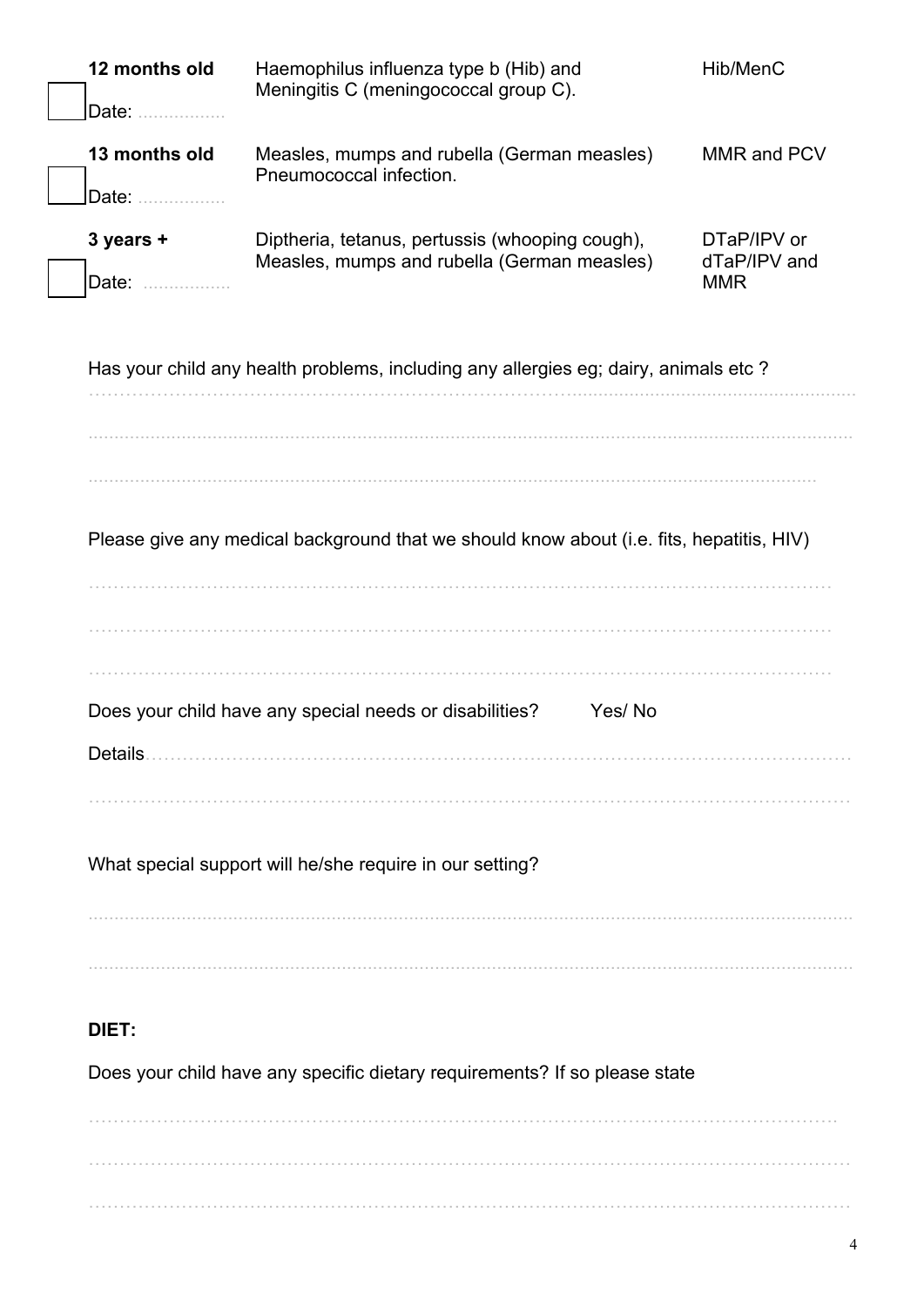Does your child drink cows milk? YES/NO

#### **GENERAL INFORMATION:**

What is the main religion in your family?

………………………………………………………................

Are there any festivals or special occasions celebrated in your culture that your child will be taking part in and that you would like to see acknowledged and celebrated while he/she is in our setting?

……………………….................................................................................................................... . .................................................................................................................................................... What language(s) is/are spoken at home ……………………………………………………………….. Are you a single parent family? YES / NO What other information is it important for us to know about your child? For example what they like and dislike, or what fears they may have. …………………………………………………………………………………………………………… **DETAILS OF PROFESSIONALS INVOLVED WITH YOUR CHILD GP's**  Name…………………………………………………………Surgery Telephone Number……………………………………………………………………………… **Surgery** Address…………………………………………………………………………………………………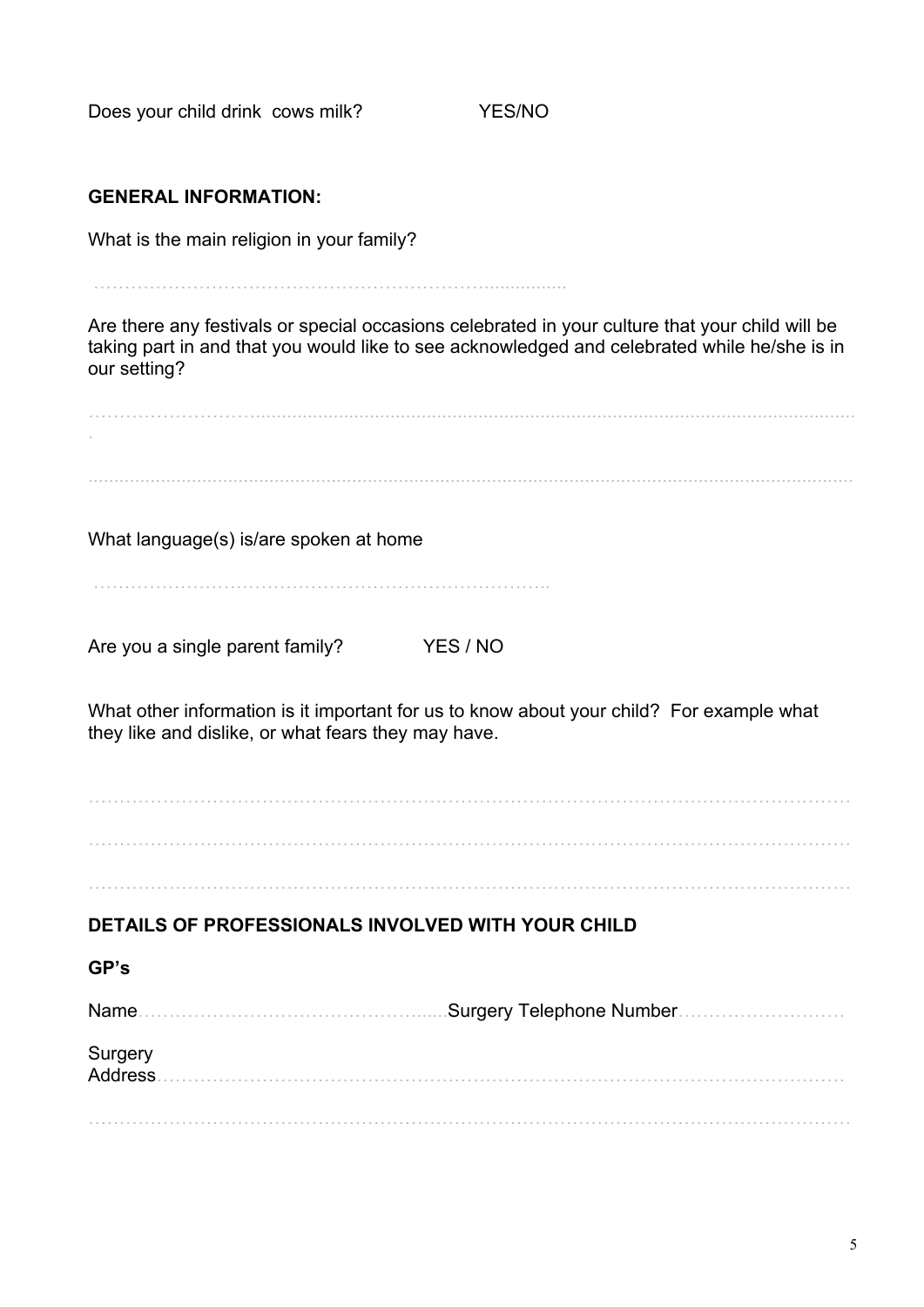| Social Care Worker (if applicable)                             |                                                                                        |  |  |
|----------------------------------------------------------------|----------------------------------------------------------------------------------------|--|--|
|                                                                |                                                                                        |  |  |
|                                                                | Address                                                                                |  |  |
|                                                                | What is the reason for the involvement of the social care department with your family? |  |  |
|                                                                |                                                                                        |  |  |
|                                                                |                                                                                        |  |  |
| Any other professional who has regular contact with your child |                                                                                        |  |  |
|                                                                |                                                                                        |  |  |
|                                                                |                                                                                        |  |  |

#### **EMERGENCY TREATMENT**

In the event of an accident or emergency involving my child I understand that every effort will be made to contact me immediately. Emergency services will be called as necessary and I understand my child may be taken to hospital accompanied by the Preschool Manager (or authorised deputy) for emergency treatment and that health professionals are responsible for any decisions on medical treatment made in my absence.

#### **FIRST AID AUTHORISATION**

I do / do not give permission for the staff of Community Kids to administer First Aid to my child / children should the need arise.

In the summer months , please apply sunscreen and also provide a named bottle of sun lotion as it may be needed during the session.

Do you agree that the staff may administer the following?

Plasters Yes / No Hypoallergenic sun cream Yes/No

Do you authorise your child to come into contact with animals? Full risk assessments will be in place. Yes/ No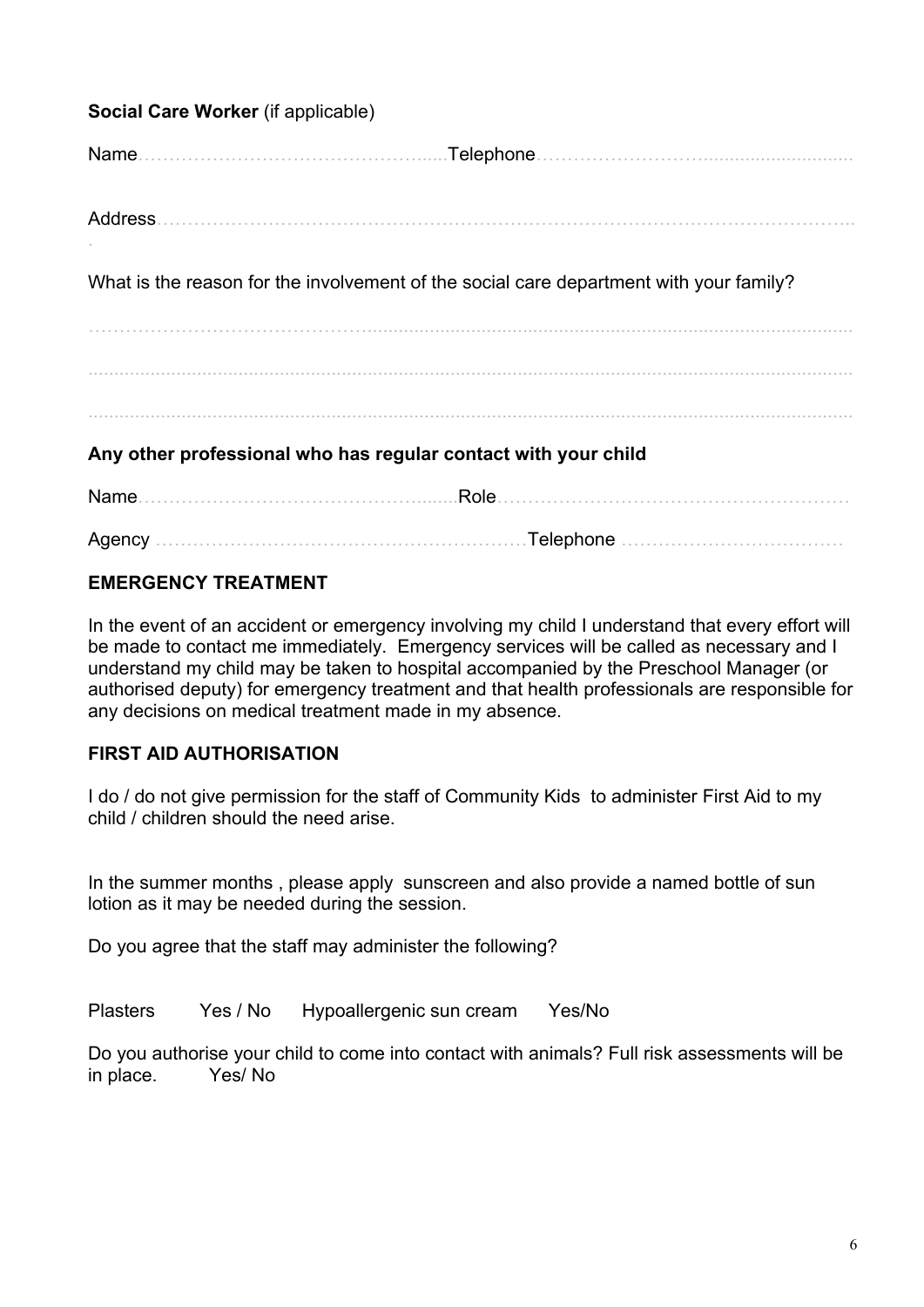#### **OUTINGS**

We may go on walks to the woods etc.

Please **tick** the box if **you agree** for your child to go on supervised walks.

#### **USE OF IMAGE**

We may use photos and occasionally video your child to use for displays and staff coursework.

Do you give permission for your child to be photographed or recorded whilst in the care of Community Kids staff.

YES / NO \*(delete as appropriate)

#### **PUBLICITY**

During the year there are opportunities to publicise Community Kids which may involve the use of an image of your child. This could be a photograph or DVD, . It is a requirement of the Data Protection Act that we have your consent to this. Community Kids has adopted certain safeguards in order to minimise any risk to your child.

- No names of children will be used in any publication
- Any external photographer will have the validity of their organisation checked.
- Staff wil supervise at all times.

Do you give consent to your child having images taken of them for publicity (i.e. the local newspaper)

YES / NO \*(delete as appropriate)

\*\*\*\*\*\*\*\*\*\*\*\*\*\*\*\*\*\*\*\*\*\*\*\*\*\*\*\*\*\*\*

Any information given will be held securely and will only be disclosed to staff who have right of access. We will work with other agencies, settings and health visitors to ensure that your child's needs are being met. Parents will be informed of any discussions involving their child. (Information may be shared without consent when the child's safety is at risk).

I agree to abide by the Preschool Constitution, Policies and Procedures. I am aware that a copy of Community Kids Policies and Procedures will be made available to me on request. I understand that Community Kids reserves the right to withdraw my child's place after full consultation with me if concerns about payment of fees or my child's behaviour cannot be resolved satisfactorily. I also understand that if I wish to withdraw my child from Community Kids then I must give one terms notice in writing.

If , for any reason you are going to be late in collecting your child, please ring before the end of the session. If you fail to inform the staff, a charge may be applied. (Please see the notice board for details)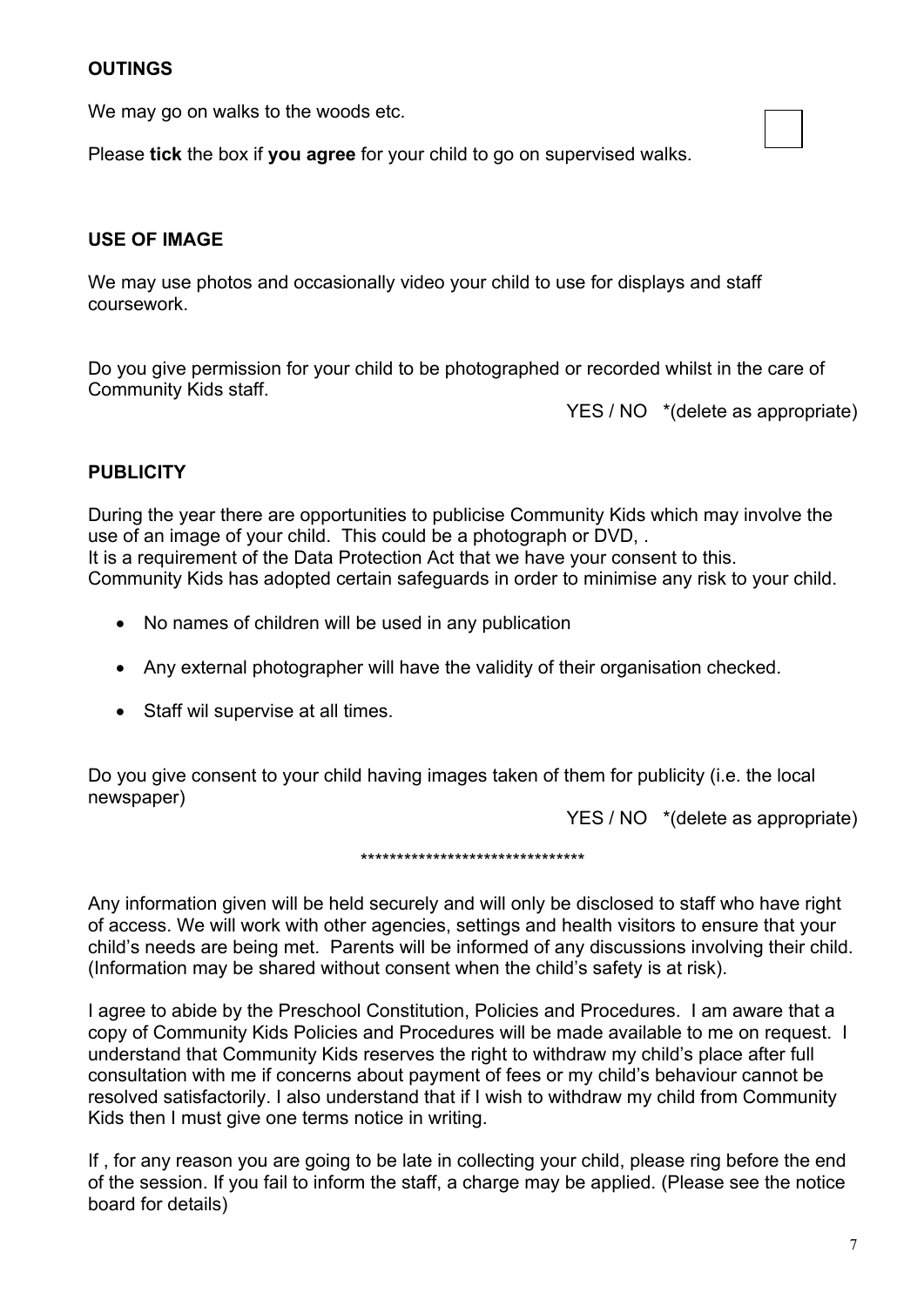#### **PARENT / GUARDIAN SIGNATURE:**

Please sign below to indicate that the information given on this form is accurate and correct, and that you will notify us of any changes as they arise.

Signed……………………………………………………………………………Parent/Guardian

by signing this form you confirm that you have read all the above.

Full Name…………………………………………………………………………*(Block Capitals)*

Relationship to child ..........................................................Date………………………………….

#### **Before your child can start with us we will need to see a Birth Certificate Please.**

Community Kids Pre-School and After School Club is a charity (reg no 276095) and is run by a committee and we always welcome any parents/carers to join us. If you are interested, please let a member of staff know.

**June 2015**